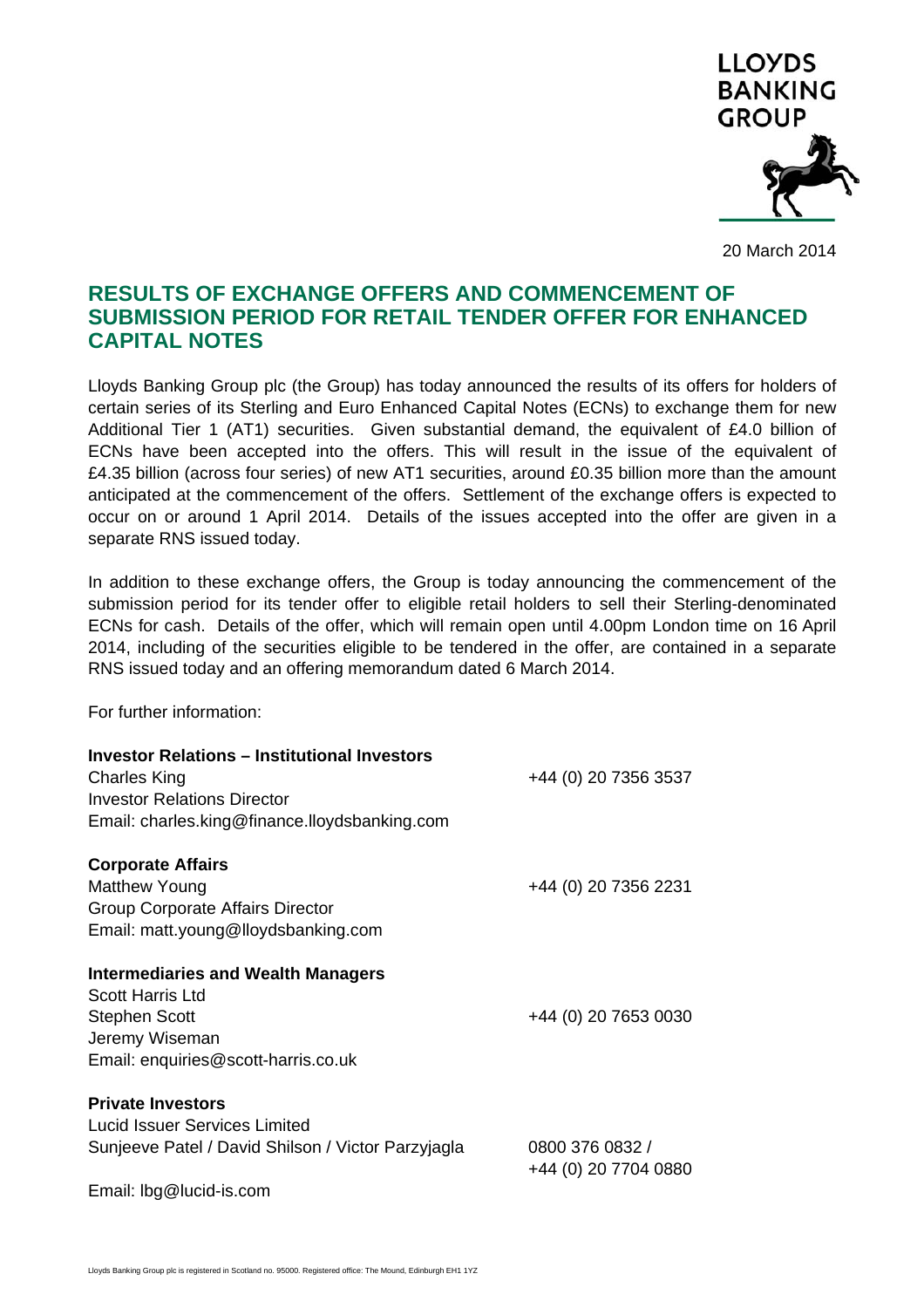## **DIFFERENCES BETWEEN THE ECNs AND THE AT1 SECURITIES**

Further details of the AT1 securities to be issued by the Group in the exchange offers is contained in the offering documents for the exchange offers. The form, terms and conditions of the ECNs are substantially different from those of the AT1 securities. Holders who are in any doubt as to the terms of their ECNs and the differences to the terms of the AT1 securities are recommended to inform themselves about the terms of their ECNs and seek financial and legal advice from their professional advisers as they deem appropriate. The AT1 securities will rank senior to ordinary shares in the Group. It is the current intention of the Board of Directors of the Group (the Board) that, whenever exercising its discretion to declare dividends on the ordinary shares, or its discretion to cancel interest on the AT1 securities, it will take into account the relative ranking of these instruments in the Group's capital structure, although the Board may at any time depart from this policy at its sole discretion.

## **DISCLAIMER**

This communication does not constitute an offer to sell or the solicitation of an offer to buy any securities. Nothing in this communication constitutes an invitation to participate in the offers which will only be made through the relevant offering documents or exchange offer memorandum or tender offer memorandum. The terms and conditions of the offers are as set out in the relevant exchange offer memorandum or tender offer memorandum.

This announcement is neither an advertisement nor a prospectus. In any case, you should not rely on this announcement for any purpose in respect of the offers (including making a decision whether or not to participate in the offers). You should make your decision solely on the basis of a careful review of the information contained in the relevant offer documents.

The distribution of this announcement in certain jurisdictions may be restricted by law. Persons into whose possession this announcement comes are required to inform themselves about and to observe any such restrictions.

The retail tender offer is not being made, and will not be made, directly or indirectly and the Sterling and Euro exchange offers were not made, directly or indirectly, in or into the United States or to US persons as defined in Regulation S of the US Securities Act of 1933, as amended.

## **FORWARD LOOKING STATEMENTS**

This announcement contains forward looking statements with respect to the business, strategy and plans of the Lloyds Banking Group, its current goals and expectations relating to its future financial condition and performance. Statements that are not historical facts, including statements about the Group or the Group's management's beliefs and expectations, are forward looking statements. By their nature, forward looking statements involve risk and uncertainty because they relate to events and depend on circumstances that will or may occur in the future. The Group's actual future business, strategy, plans and/or results may differ materially from those expressed or implied in these forward looking statements as a result of a variety of risks, uncertainties and other factors, including, but not limited to, UK domestic and global economic and business conditions; the ability to derive cost savings and other benefits, including as a result of the Group's Simplification programme; the ability to access sufficient funding to meet the Group's liquidity needs; changes to the Group's credit ratings; risks concerning borrower or counterparty credit quality; instability in the global financial markets, including Eurozone instability and the impact of any sovereign credit rating downgrade or other sovereign financial issues; market-related risks including, but not limited to, changes in interest rates and exchange rates; changing demographic and market-related trends; changes in customer preferences; changes to laws, regulation, accounting standards or taxation, including changes to regulatory capital or liquidity requirements; the policies and actions of governmental or regulatory authorities in the UK, the European Union, or jurisdictions outside